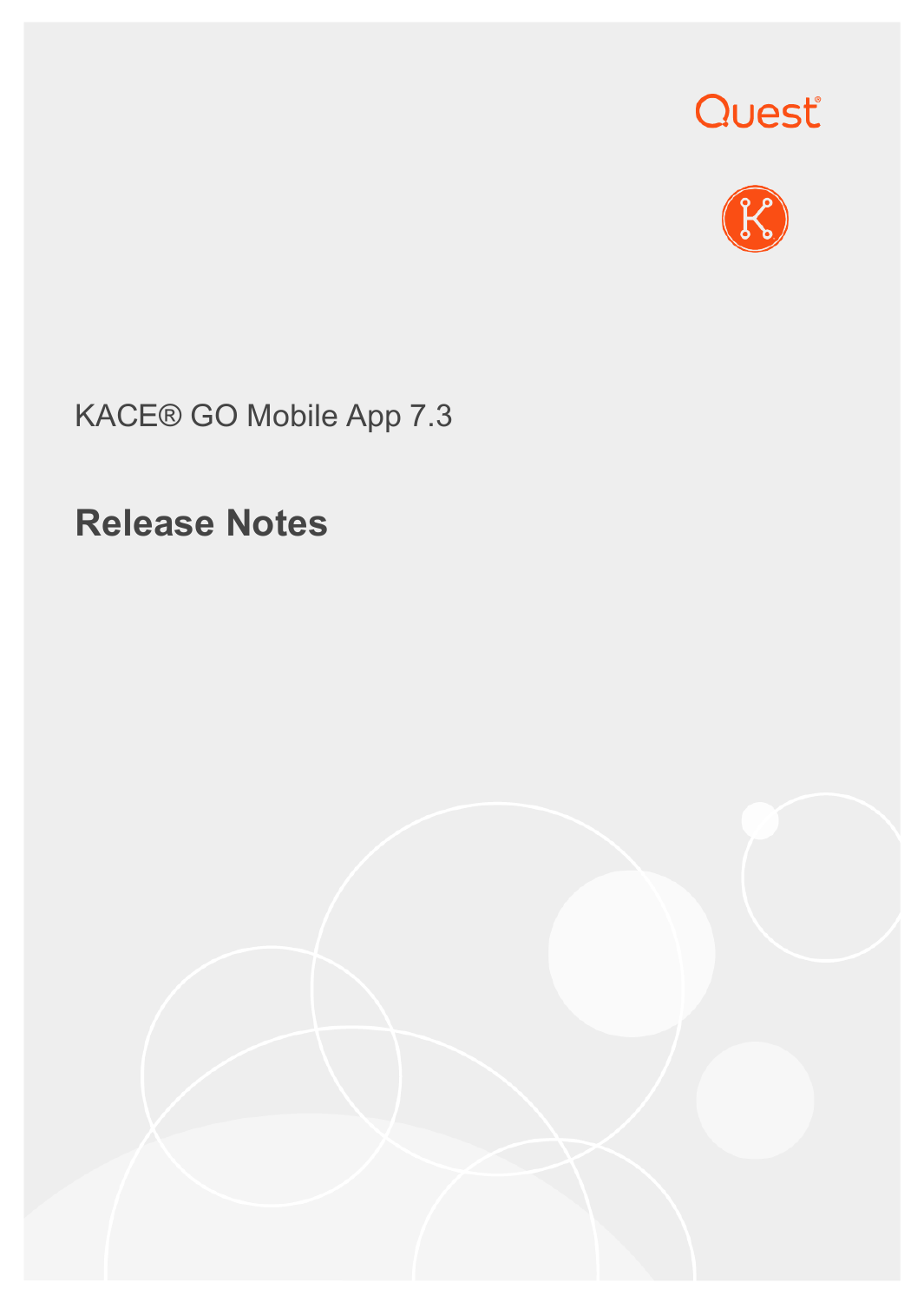## **Table of Contents**

| Capabilities for KACE Systems Management Appliance administrators 4            |  |
|--------------------------------------------------------------------------------|--|
|                                                                                |  |
|                                                                                |  |
|                                                                                |  |
|                                                                                |  |
|                                                                                |  |
|                                                                                |  |
|                                                                                |  |
|                                                                                |  |
|                                                                                |  |
|                                                                                |  |
|                                                                                |  |
| Enabling KACE GO users to access the KACE Systems Management Appliance 10      |  |
|                                                                                |  |
| Accessing the KACE Systems Management Appliance in some secure environments 10 |  |
|                                                                                |  |
|                                                                                |  |
|                                                                                |  |
|                                                                                |  |
|                                                                                |  |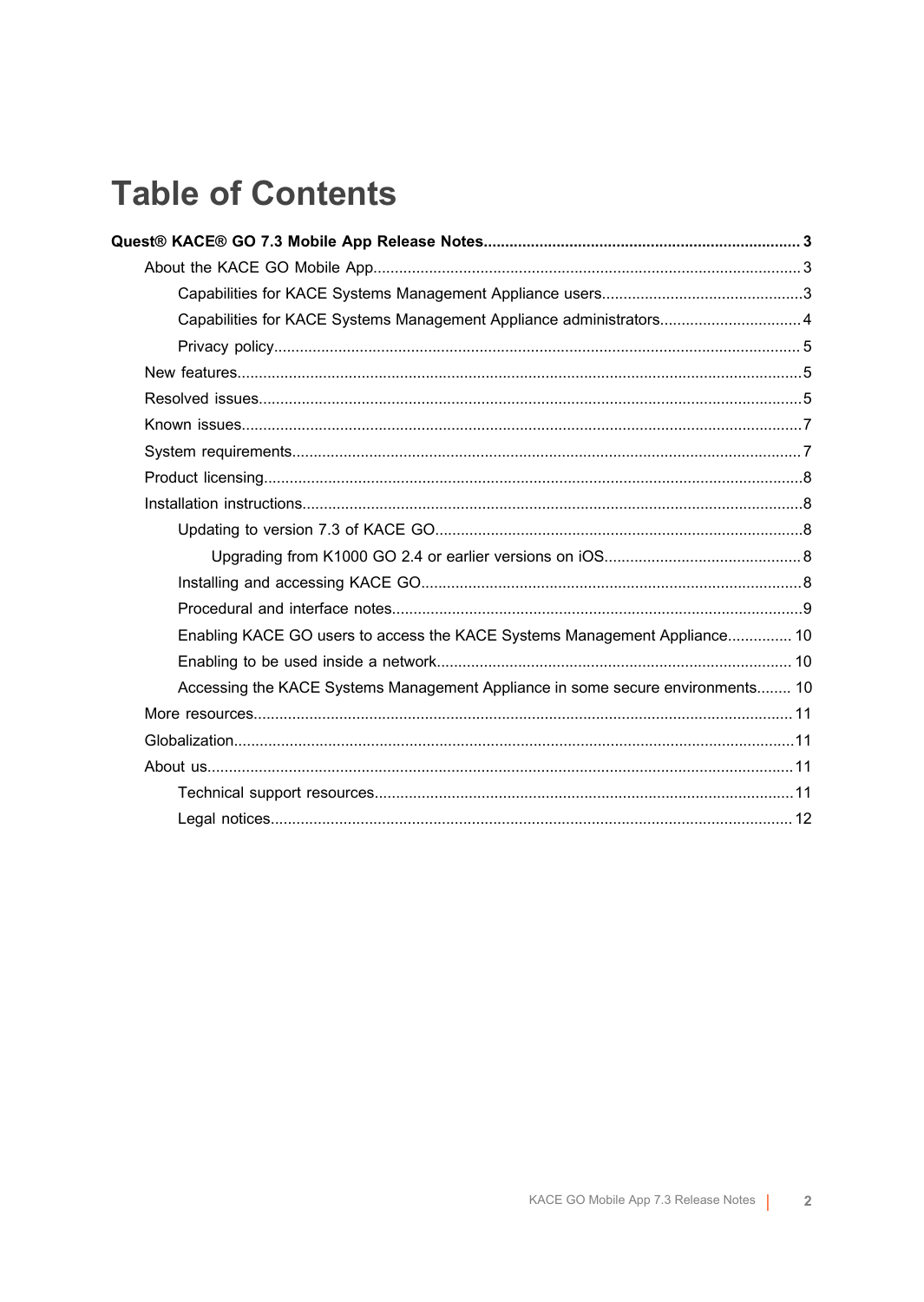# <span id="page-2-0"></span>**Quest® KACE® GO 7.3 Mobile App Release Notes**

These release notes provide information about version 7.3 of the Quest<sup>®</sup> KACE<sup>®</sup> GO mobile application for Google® Android™ and Apple® iOS, and about the application in general.

# <span id="page-2-1"></span>**About the KACE GO Mobile App**

KACE GO is the mobile interface of the Quest KACE Systems Management Appliance.

## <span id="page-2-2"></span>**Capabilities for KACE Systems Management Appliance users**

The KACE GO app gives the KACE Systems Management Appliance user the following capabilities, when accessing a KACE Systems Management Appliance system (version 11.1 or later).

- Create, review, or update a service desk ticket.
- Search for a previously submitted ticket.
- Sort tickets by age, priority, owner, and status.
- View attachments on tickets.
- Attach photos to ticket comments.
- Receive real-time alerts of ticket events through push notifications.
- Set what times of day to receive push notifications.
- Launch phone dialer or email client from within service desk tickets.
- Log in to KACE GO if your account is configured to use 2FA.
- Use Security Assertion Markup Language (SAML) for single sign on. SAML is an XML-based protocol that passes security tokens between Identity and service Providers. When SAML is enabled and configured on the appliance, and you are logged in to your Identity Provider (IdP), you can log in to KACE GO without providing your KACE Systems Management Appliance user credentials. For more information on how to configure SAML on the appliance, see the KACE Systems Management Appliance *Administrator Guide*.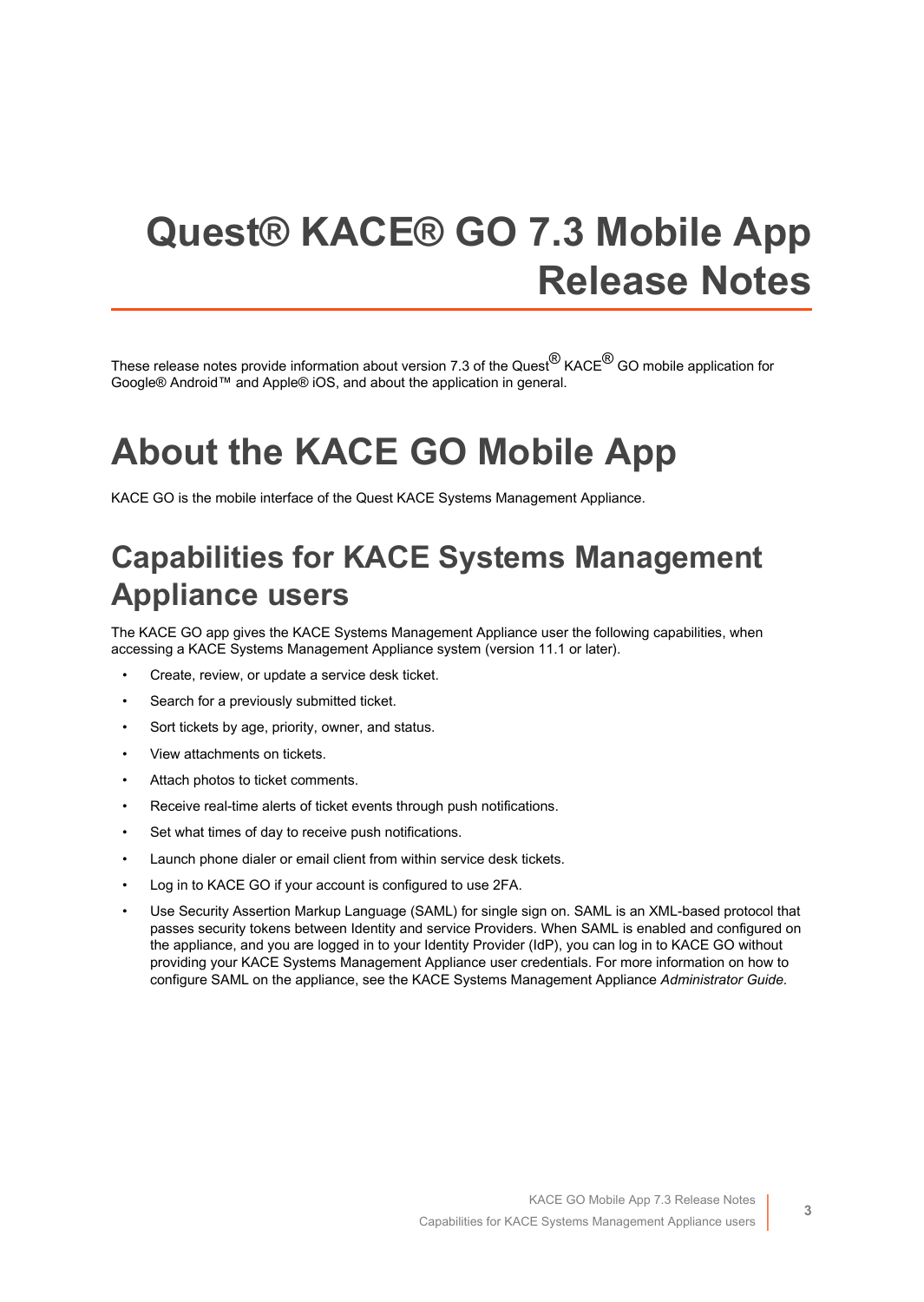### <span id="page-3-0"></span>**Capabilities for KACE Systems Management Appliance administrators**

The KACE GO app gives the KACE Systems Management Appliance administrator the following capabilities.

- Create, review, update, clone, delete, and resolve a service desk ticket.
- Search for a ticket or a computer system.
- Sort tickets by age, priority, owner, status, and by modified, created, and ticket due date.
- View ticket history, including ticket history for machine and submitter.
- Add comments to a service desk ticket.
- Add work entries to a ticket.
- View attachments on tickets.
- Attach photos to ticket comments.
- Search for Knowledge Base articles.
- Include a Knowledge Base article while troubleshooting an issue.
- Receive real-time alerts of ticket events through push notifications.
- Set what times of day to receive push notifications.
- Receive server monitoring alerts from the appliance.
- View monitoring alert details and sort alerts.
- Create service desk tickets from monitoring alerts.
- Search and distribute active managed installations.
- Deploy a script to target devices from KACE GO.
- View and update ticket history and various fields.
- Launch phone dialer or email client from within service desk tickets.
- View detailed inventory information.
- View tickets associated with a machine.
- View systems associated with a ticket.
- View other tickets associated with the same asset as a ticket.
- View, create, update, and delete assets.
- Scan barcodes and associate them with assets.
- Use barcodes to perform bulk operations, to create or modify multiple assets, and to archive multiple device assets.
- Filter a search by submitter or owner name.
- When editing a ticket-related asset or device, restrict the list to submitter-owned assets or device.
- Log in to KACE GO if your account is configured to use 2FA.
- Use Security Assertion Markup Language (SAML) for single sign on. SAML is an XML-based protocol that passes security tokens between Identity and service Providers. When SAML is enabled and configured on the appliance, and you are logged in to your Identity Provider (IdP), you can log in to KACE GO without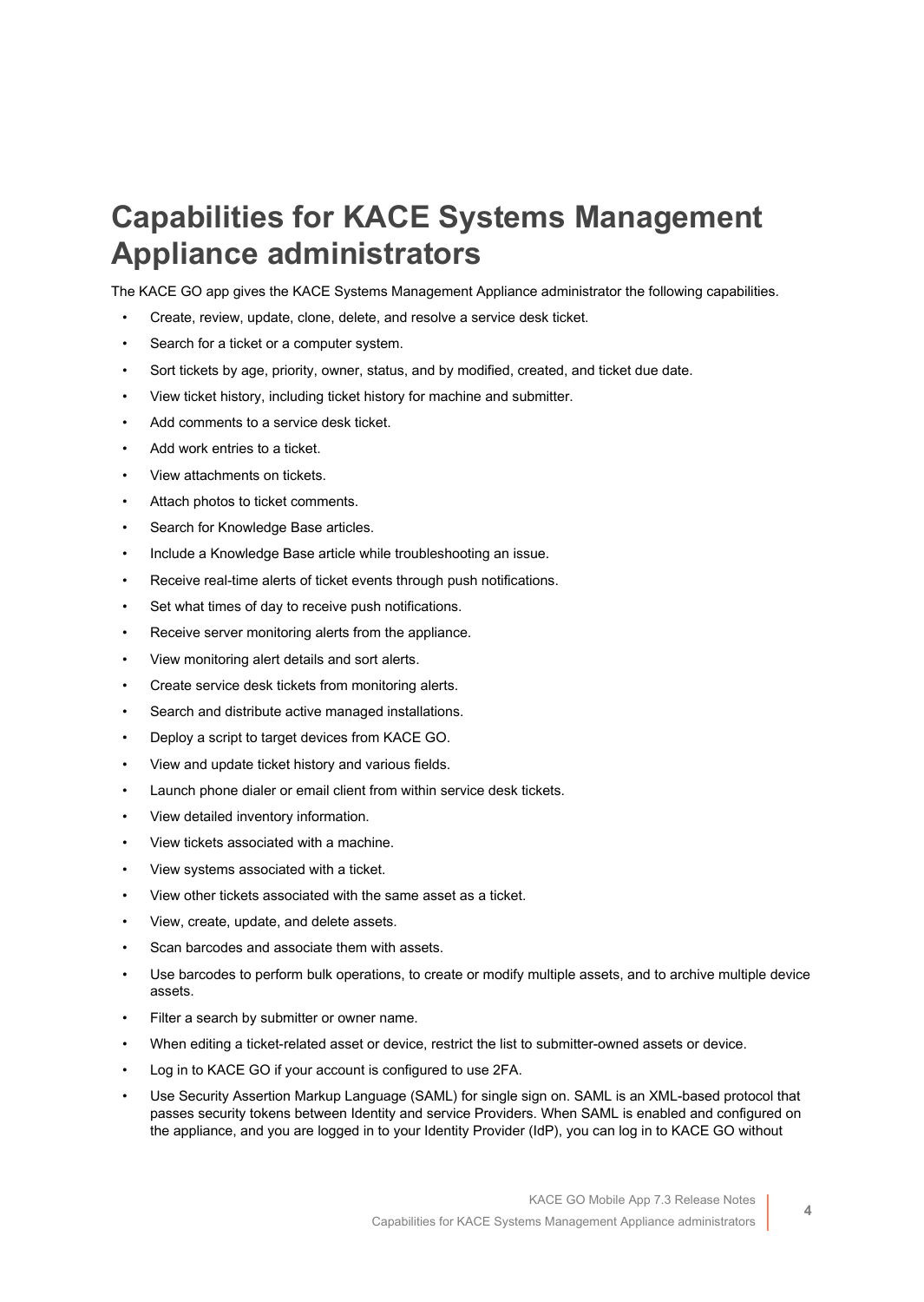providing your KACE Systems Management Appliance user credentials. For more information on how to configure SAML on the appliance, see the KACE Systems Management Appliance *Administrator Guide*.

- Archive assets.
- Access Live Chat.

Like earlier versions Quest KACE GO 7.3, is English-only and not localized. For English speaking users in countries outside of the U.S., see regional privacy statements by navigating to [https://www.quest.com/legal/](https://www.quest.com/legal/privacy-policy-by-country.aspx) [privacy-policy-by-country.aspx](https://www.quest.com/legal/privacy-policy-by-country.aspx), and selecting your language.

**IMPORTANT: Because KACE GO is an English-only application, using it requires that both the mobile device and the KACE Systems Management Appliance server have English as the language setting.**

## <span id="page-4-0"></span>**Privacy policy**

#### **Collected information**

The KACE development team collects the following information, for internal use:

The mobile device make and model and the operating system version.

#### **Mobile device permissions**

KACE GO requires access to the camera on your mobile device to support uploading image attachments to Service Desk tickets.

The Android version of KACE GO also requires the Android GET\_ACCOUNTS permission which was required for Google Cloud Messaging push notifications. For Ice Cream Sandwich and newer versions of Android, this permission is no longer required for push notifications, and will be removed in a future version of KACE GO for Android.

#### **Use of personal information**

The collected data is used by the KACE development team to make product improvements. Apart from the information required by the Apple and Google push notification services, none of this information is ever shared with a third party.

If you have any questions about this policy, you can contact Support at [https://support.quest.com/create-service](https://support.quest.com/create-service-request)[request](https://support.quest.com/create-service-request).

## <span id="page-4-1"></span>**New features**

This release of the KACE GO includes the following features.

• **Backup of user credentials disabled**. The app no longer allows you to backup user credentials, preventing malicious attempts from decrypting stored login credentials.

For complete information about the features available with the KACE GO mobile app, see the *Getting Started Guide*.

## <span id="page-4-2"></span>**Resolved issues**

The following is a list of resolved issues and product enhancements available in this release.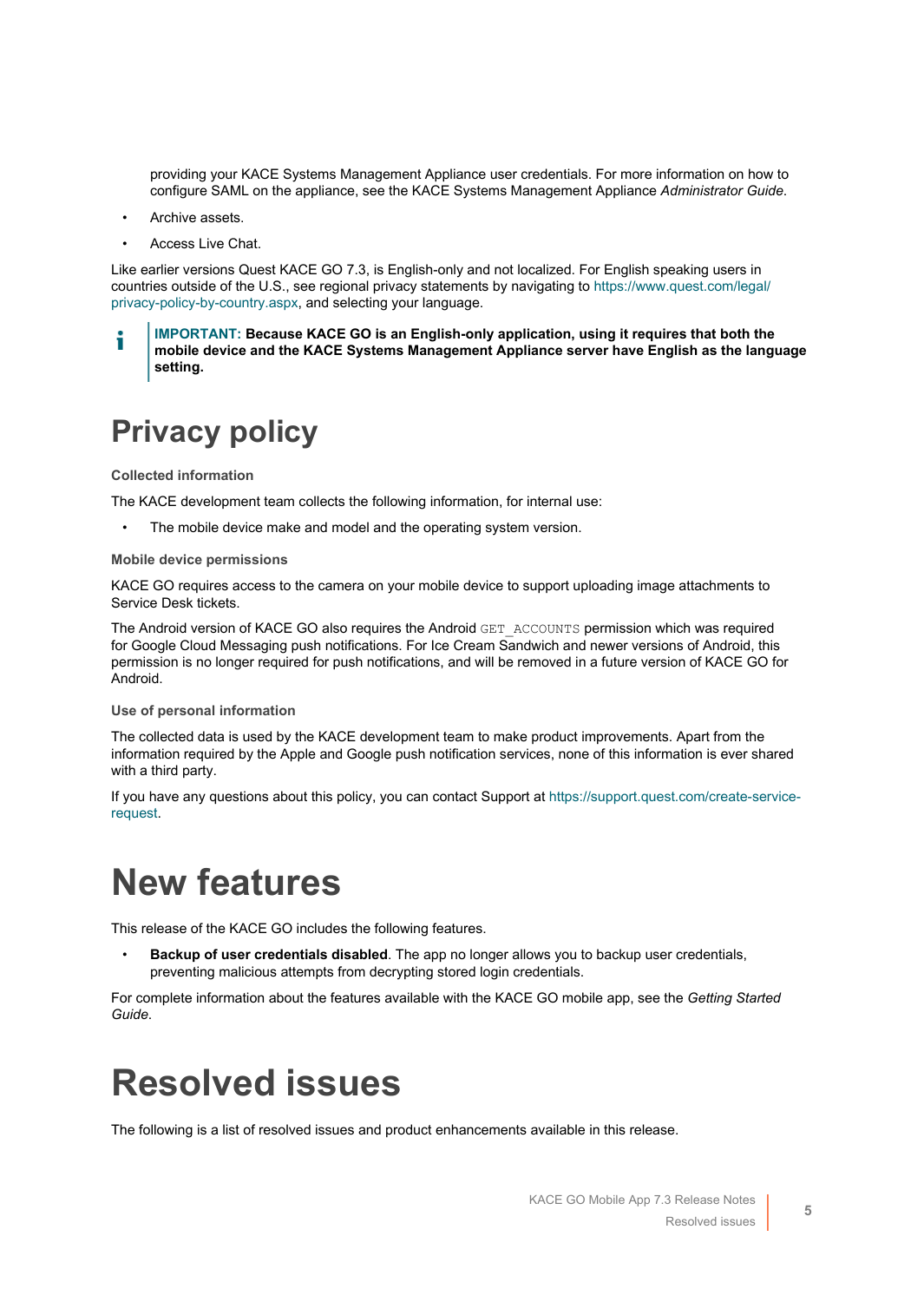#### **iOS Resolved Issues**

| <b>Resolved issue</b>                                                                                                                                                                                                                                                                                | <b>Issue ID</b> |
|------------------------------------------------------------------------------------------------------------------------------------------------------------------------------------------------------------------------------------------------------------------------------------------------------|-----------------|
| The app crashed when cancelling the addition of a barcode to a new asset.                                                                                                                                                                                                                            | KGO-1621        |
| When viewing submitter ticket history, the Tickets list sometimes did not match what<br>was reported in the Administrator Console.                                                                                                                                                                   | KGO-1619        |
| Attempting to log on to an appliance version release that is newer than what KACE<br>GO supports resulted in a crash. For example, logging in to the appliance version<br>using KACE GO 7.2.                                                                                                         | KGO-1617        |
| The My Approvals list showed closed tickets when they were not supposed to be<br>included.                                                                                                                                                                                                           | KGO-1607        |
| If a queue does not support image attachments, the app no longer shows Add<br>Attachment as an option.                                                                                                                                                                                               | KGO-1606        |
| The Adjusted Work Hours appearing on ticket work was truncated.                                                                                                                                                                                                                                      | KGO-1605        |
| The Create New Ticket button in Service Desk Home allowed users to start creating a KGO-1604<br>ticket before the app was ready to fulfill the request.                                                                                                                                              |                 |
| If approving an auto-closing process ticket with required fields not being set, the<br>approval should be stopped with a required fields missing alert dialog. Previously the<br>server reported an error after the fact, which was inconsistent with the usual close<br>ticket behavior of KACE GO. | KGO-1603        |
| <b>Android Resolved Issues</b>                                                                                                                                                                                                                                                                       |                 |
| <b>Resolved issue</b>                                                                                                                                                                                                                                                                                | <b>Issue ID</b> |
| Application crashed when logging in with Save Passwords turned on, the phone was<br>running Google Android 12 and had no system PIN or passcode.                                                                                                                                                     | KGO-1622        |
| If approving an auto-closing process ticket with required fields not being set, the<br>approval should be stopped with a required fields missing alert dialog. Previously the<br>server reported an error after the fact, which was inconsistent with the usual close<br>ticket behavior of KACE GO. | KGO-1618        |
| If a queue does not support image attachments, the app no longer shows Add<br>Attachment as an option.                                                                                                                                                                                               | KGO-1616        |
| The app sometimes stopped responding or forced repeated logins when waking the<br>app from sleep,                                                                                                                                                                                                    | KGO-1612        |
| It was too easy to accidentally start the asset selector when trying to view a ticket<br>asset details.                                                                                                                                                                                              | KGO-1611        |
| When viewing submitter ticket history, the Tickets list sometimes did not match what<br>was reported in the Administrator Console.                                                                                                                                                                   | KGO-1610        |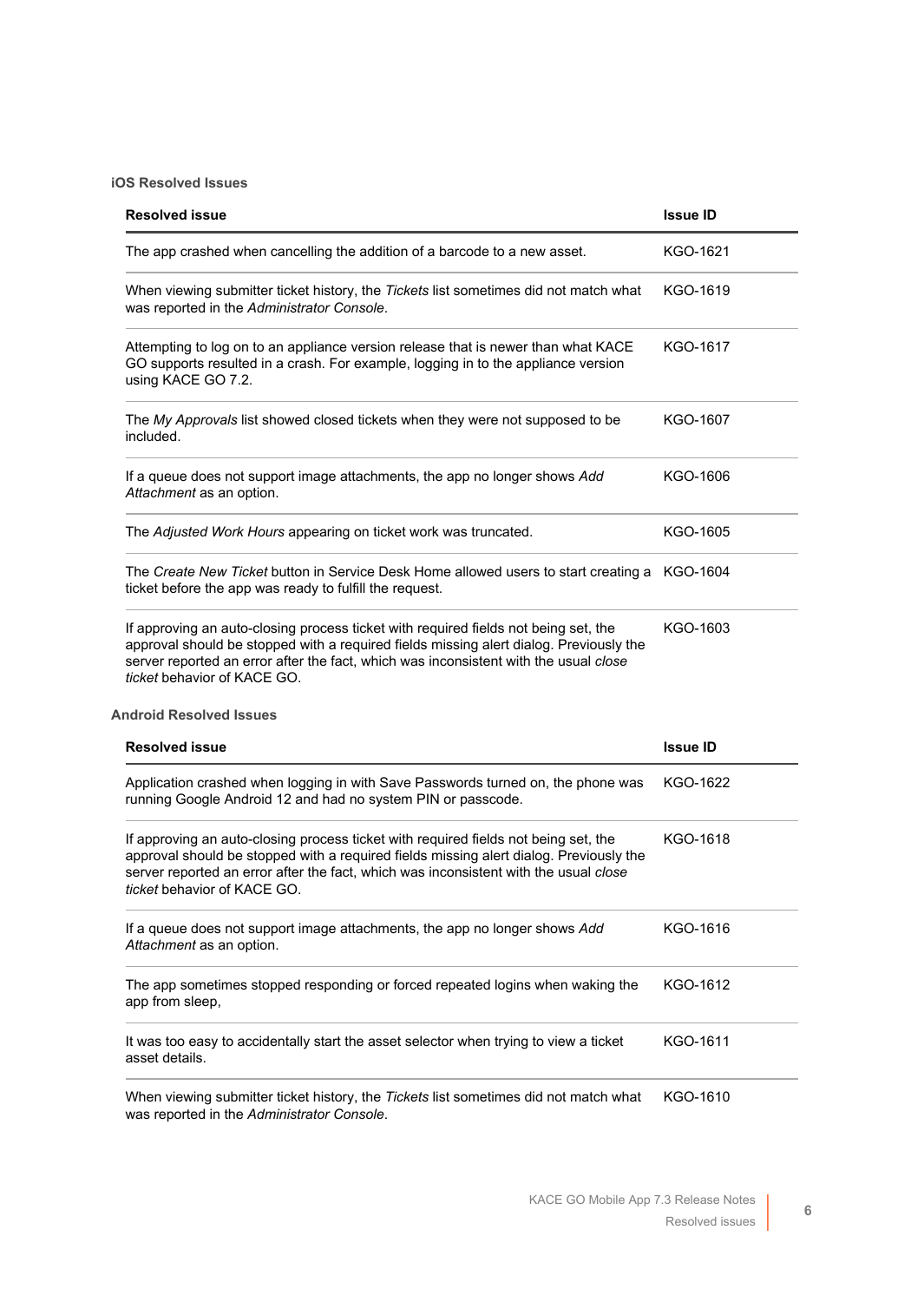| <b>Resolved issue</b>                                                                                                                          | <b>Issue ID</b> |
|------------------------------------------------------------------------------------------------------------------------------------------------|-----------------|
| On Android fresh install, logging in with Save Password and cancelling out of PIN<br>configuration caused the login screen to be unresponsive. | KGO-1609        |
| The ticket required fields alert did not include the ticket title. Instead, it was missing<br>the ticked title in a separate alert.            | KGO-1537        |

## <span id="page-6-0"></span>**Known issues**

The following is a list of issues, including those attributed to third-party products, known to exist at the time of release.

**General known issues**

| Known issue                                                                                                                                                                                                                                                                                                         | <b>Issue ID</b>       |
|---------------------------------------------------------------------------------------------------------------------------------------------------------------------------------------------------------------------------------------------------------------------------------------------------------------------|-----------------------|
| Tickets always show change text in English, regardless of the locale setting of the<br>appliance.                                                                                                                                                                                                                   | K <sub>1</sub> -20953 |
| The first time a use you type a server name for a KACE Systems Management<br>Appliance that has a self-signed certificate, a dialog box appears, indicating that the<br>certificate is currently untrusted, and allows you to accept it and continue, or stop<br>processing that server. This is expected behavior. | K <sub>1</sub> -20858 |
| However, if the appliance is also configured for SAML (Security Assertion Markup<br>Language) and you attempt to use SAML to log, a browser is shown, to perform the<br>SAML login. At that point, the browser also reports the self-signed certificate, asking<br>you to approve the certificate a second time.    |                       |
| My Tickets count is wrong for administrators. This is caused by the fact that the<br>Service Desk API only returns owned tickets in the query, not both owned and<br>submitted tickets, as expected.                                                                                                                | K1-20510              |
| Certain type of custom Asset fields are not fully supported in KACE GO. The following<br>custom fields appear as read-only fields: Label, Locale, Asset-Multiple Select, Asset-<br>Parent and Software Catalog.                                                                                                     | N/A                   |
| Asset attachments are not supported at this time.                                                                                                                                                                                                                                                                   | N/A                   |

## <span id="page-6-1"></span>**System requirements**

Before installing KACE GO, ensure that your system meets the following minimum hardware and software requirements.

**KACE GO for iOS** is compatible with iPhone, iPod touch®, and iPad, and requires iOS 9.0 or later.

**KACE GO for Android** is compatible with Android phones and tablets, and requires Android 5.01 or later.

Both versions of KACE GO require access to a KACE Systems Management Appliance, version 12.0 or later. Some features (such as Asset Management and Barcode Scanning) are only available with KACE appliance version 11.1 or later.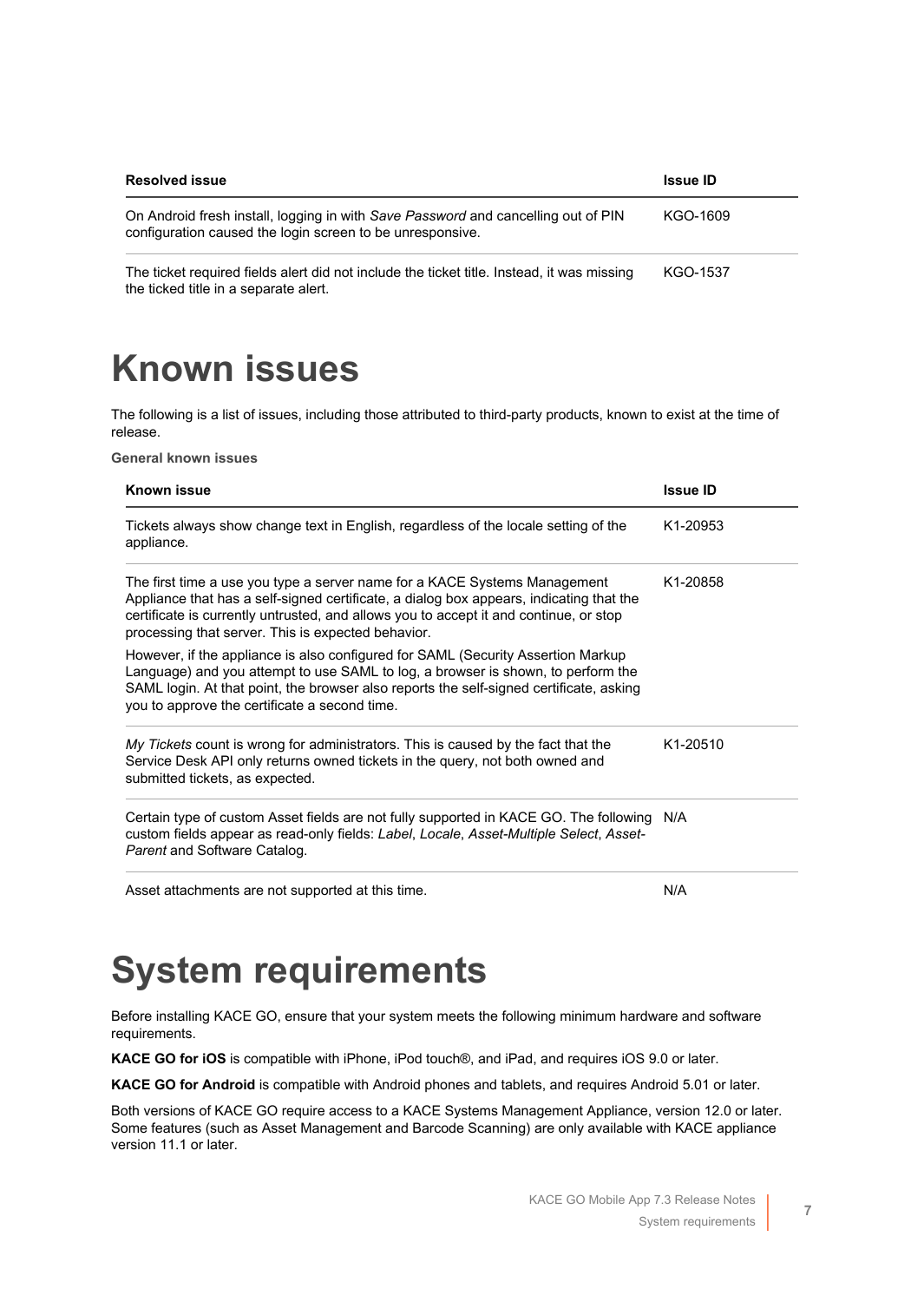# <span id="page-7-0"></span>**Product licensing**

This product does not require licensing.

**NOTE:** Although no license is required for you to use the KACE GO app, to receive push notifications from a KACE Systems Management Appliance, the appliance must have a valid license. If the license expires, you can no longer receive push notifications from that appliance.

## <span id="page-7-1"></span>**Installation instructions**

For instructions on how to update to this version and get started with the KACE GO mobile app, see the following topics:

- [Updating to version 7.3 of KACE GO](#page-7-2)
- [Installing and accessing KACE GO](#page-7-4)
- [Procedural and interface notes](#page-8-0)
- [Enabling KACE GO users to access the KACE Systems Management Appliance](#page-9-0)
- [Enabling to be used inside a network](#page-9-1)
- [Accessing the KACE Systems Management Appliance in some secure environments](#page-9-2)

## <span id="page-7-2"></span>**Updating to version 7.3 of KACE GO**

If you are currently using KACE GO version 2.4 or lower, the update process depends on the device operating system, and is no different from updating your other mobile device apps.

For Android users, if you have auto-update set on your device, the application is updated automatically. If you do not have auto-update set, you are notified in the status bar that KACE GO is waiting for approval to install.

Starting in version 6.0, the app name is being changed to *KACE GO Client*. This only applies to Android platforms, while the name of the iOS app remains as is. This change was made to address any obsolete application IDs that could be exposed to end users. To upgrade Android devices to version 7.3, you must install the new *KACE GO Client* app.

For iOS users, an update available notification appears on the Apple App Store icon, unless you are an iOS 7 user with automatic updates enabled, in which case the device is updated without manual intervention.

#### <span id="page-7-3"></span>**Upgrading from K1000 GO 2.4 or earlier versions on iOS**

Due to the recent changes in the app's ownership, the app update loses access to the old app's keychain data. As a result of this, any KACE Systems Management Appliance server password and certificate preferences stored in the device are lost.

## <span id="page-7-4"></span>**Installing and accessing KACE GO**

The KACE GO app is available from the Apple App Store and the Google Play Store.

• Quest recommends that you configure SSL on the KACE Systems Management Appliance server.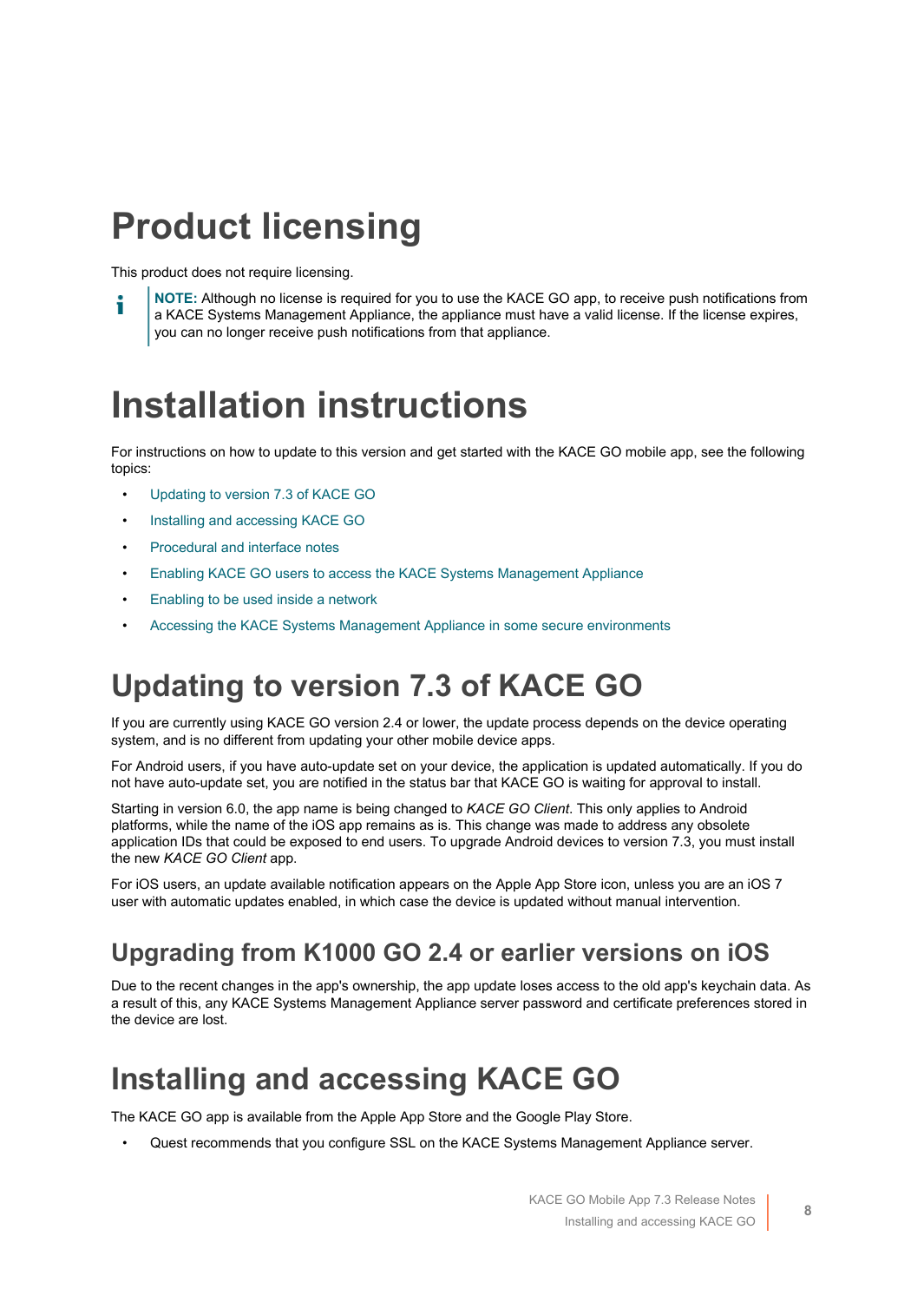Store access for iOS:<https://itunes.apple.com/us/app/kace-go/id680443651?mt=8>

Store access for Android:<https://play.google.com/store/apps/details?id=com.dell.kace.k1mobile>

- 1. Install as you would any app.
- 2. Accept the license agreement before you log in.

After you install the app, clicking input text boxes on the login screen displays the license agreement. The agreement has **Accept** and **Decline** options. Clicking **Accept** enables you to type in login credentials, and clicking **Decline** closes the app and redirects you to the device's home screen.

You need to accept the agreement only once after installation.

3. Enter the URL or IP for the KACE Systems Management Appliance server.

KACE GO first attempts to connect through HTTPS. If SSL is not available for the server, the application logs in through HTTP. When a server has both port 80 and port 443 enabled, KACE GO always connects though HTTPS (port 443).

**If SSL is enabled:** If SSL is enabled on the KACE Systems Management Appliance server, you are prompted to accept the self-signed cert or the CA cert for SSL.

- 4. **If SSL is enabled:** Compare the SSL certificate against the original. If there is a discrepancy that cannot be explained by a benign reason (benign reasons can include, for instance, expiration or update), do not log in. Contact your KACE Systems Management Appliance administrator for options.
- 5. Log in using your existing KACE Systems Management Appliance administrator account.

### <span id="page-8-0"></span>**Procedural and interface notes**

Because of differences in operating systems for mobile devices and other design considerations, sometimes KACE GO performs operations and displays information in ways different from what one would expect from the KACE Systems Management Appliance.

The ticket sorting order options in KACE GO are different from those available in the KACE Systems Management Appliance Administrator Console.

In KACE GO, you can sort tickets by:

- Tickets, latest (created) to oldest
- **Priority**
- Ticket number, oldest to newest
- **Owner**
- **Status**
- The option to clone or delete a ticket is not available when you have accessed that ticket through the *See Also* field of a cloned ticket.
- When users do not have permission to view an asset such as a printer or copier, they will not be able to assign that asset to the *Asset* field of a ticket. In this case, users need to use the KACE web UI to assign the asset.

**NOTE:** Administrators should ensure that the *Asset* field is not a required field for any queues that are exposed to users.

• In the *Settings* menu, only Administrators can see and set the *Recent Ticket* field.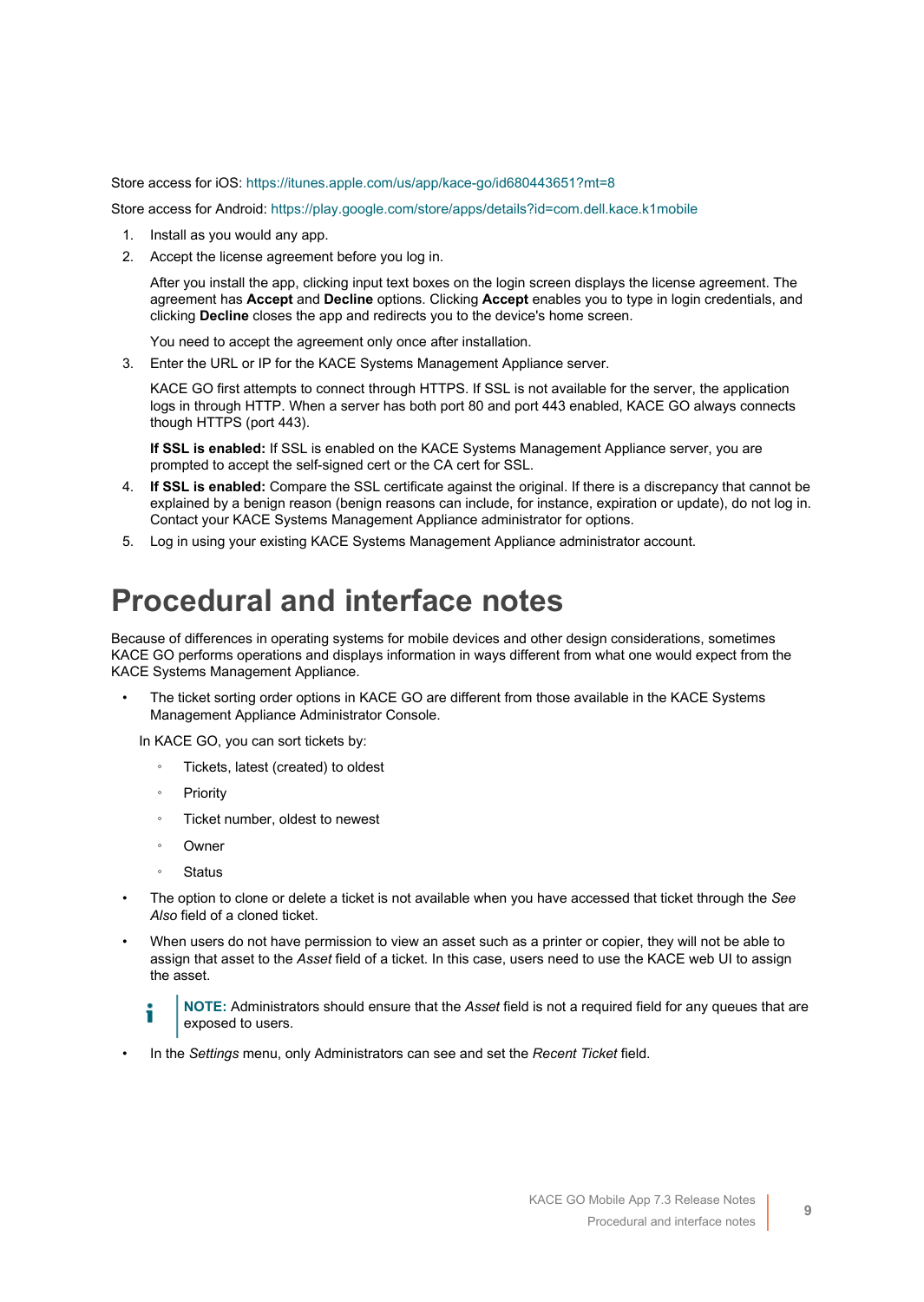## <span id="page-9-0"></span>**Enabling KACE GO users to access the KACE Systems Management Appliance**

Making the KACE Systems Management Appliance accessible is a two-stage process. First you enable mobile device access on the appliance, then you enable mobile device access for authorized KACE Systems Management Appliance users.

- 1. Enable Mobile Device Access for the KACE Systems Management Appliance.
	- a. On the *KACE SMA Settings: Control Panel* page, click **General Settings**.
	- b. On the *KACE SMA Settings: General* page, click **Edit Mode**.
	- c. Select the *Mobile Device Access* check box.
	- d. Click **Set Options**.
- 2. Enable Mobile Device Access for an authorized user.
	- a. Log in to the KACE Systems Management Appliance Administrator Console: http://**appliance\_hostname**/admin.
	- b. Click **Settings** > **Users**.

#### The *Users* page appears.

- c. Click the name of an existing user.
- d. Select the *Mobile Device Access* check box.
- e. Click **Save**.

For more information, see "Configuring Mobile Device Access" in the KACE Systems Management Appliance *Administrator Guide*. Go to <https://support.quest.com/kace-systems-management-appliance/technical-documents> to view documentation for the latest release.

### <span id="page-9-1"></span>**Enabling to be used inside a network**

If KACE GO is used on a device employing Wi-Fi® for internet connectivity, notify.kace.KACE GOcom must be whitelisted on any internet filters that might be in place in order for KACE GO to function properly.

### <span id="page-9-2"></span>**Accessing the KACE Systems Management Appliance in some secure environments**

KACE GO might require a VPN tunnel to gain access to the appliance, if made necessary by the presence and configuration of a firewall, for instance.

The preferred VPN applications and the configuration of the VPN would be determined and supplied by your IT department.

**10**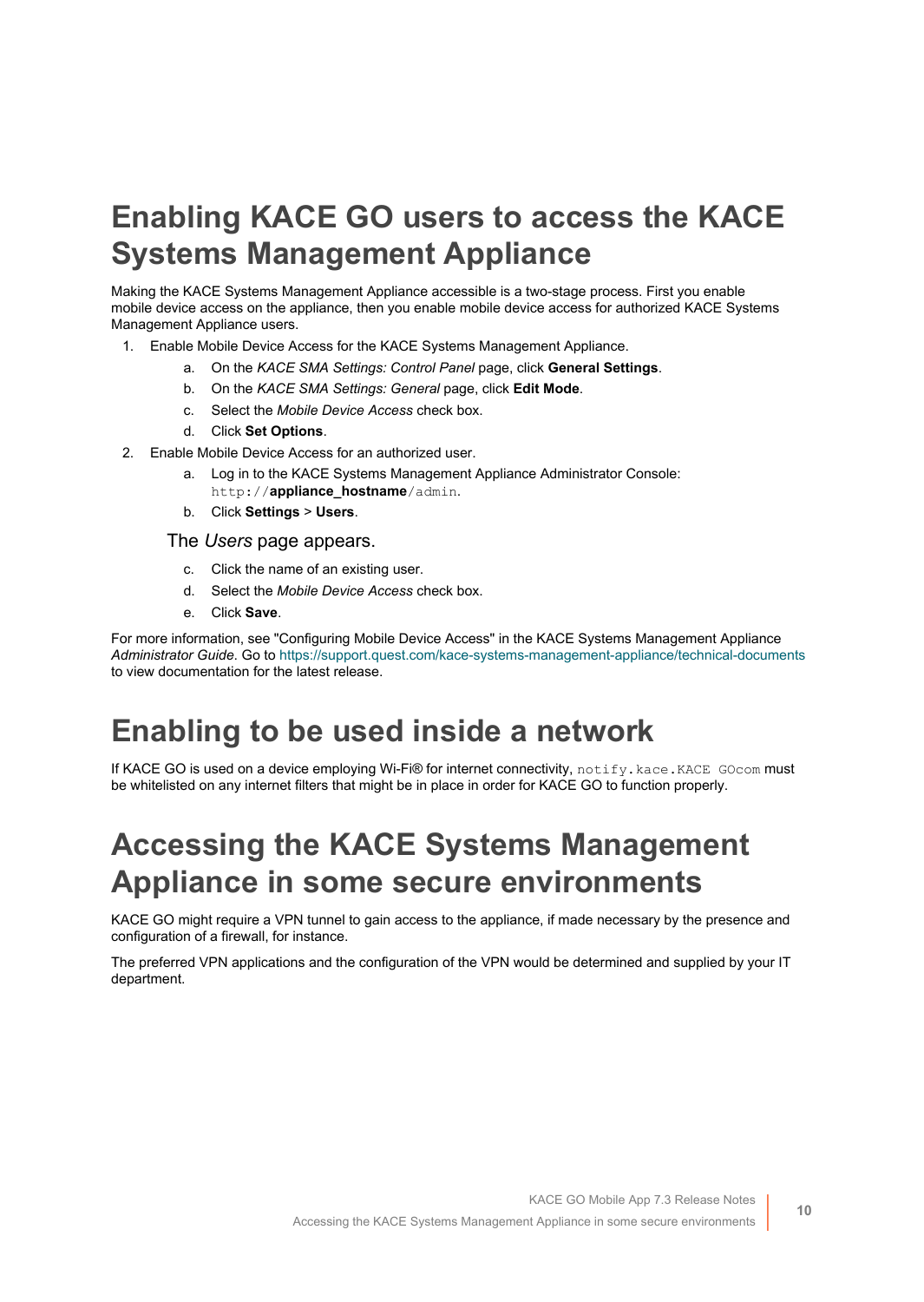## <span id="page-10-0"></span>**More resources**

Additional information is available from the following:

- Online product documentation: [https://support.quest.com/kace-systems-management-appliance/technical](https://support.quest.com/kace-systems-management-appliance/technical-documents)[documents](https://support.quest.com/kace-systems-management-appliance/technical-documents)
- For information regarding the latest available updates or additional assistance, contact Quest Support at <https://support.quest.com/create-service-request>.

# <span id="page-10-1"></span>**Globalization**

This section contains information about installing and operating this product in non-English configurations, such as those needed by customers outside of North America. This section does not replace the materials about supported platforms and configurations found elsewhere in the product documentation.

This release was not enabled and tested for international operation. Only U.S. English configurations of this product and U.S. English datasets are fully supported. Support for non-ASCII characters or non-English configurations may work appropriately, but these configurations have not been tested and this release should be used with caution in these environments.

# <span id="page-10-2"></span>**About us**

Quest creates software solutions that make the benefits of new technology real in an increasingly complex IT landscape. From database and systems management, to Active Directory and Office 365 management, and cyber security resilience, Quest helps customers solve their next IT challenge now. Around the globe, more than 130,000 companies and 95% of the Fortune 500 count on Quest to deliver proactive management and monitoring for the next enterprise initiative, find the next solution for complex Microsoft challenges and stay ahead of the next threat. Quest Software. Where next meets now. For more information, visit [www.quest.com.](https://www.quest.com/company/contact-us.aspx)

### <span id="page-10-3"></span>**Technical support resources**

Technical support is available to Quest customers with a valid maintenance contract and customers who have trial versions. You can access the Quest Support Portal at [https://support.quest.com.](https://support.quest.com/)

The Support Portal provides self-help tools you can use to solve problems quickly and independently, 24 hours a day, 365 days a year. The Support Portal enables you to:

- Submit and manage a Service Request
- View Knowledge Base articles
- Sign up for product notifications
- Download software and technical documentation
- View how-to-videos
- Engage in community discussions
- Chat with support engineers online
- View services to assist you with your product.